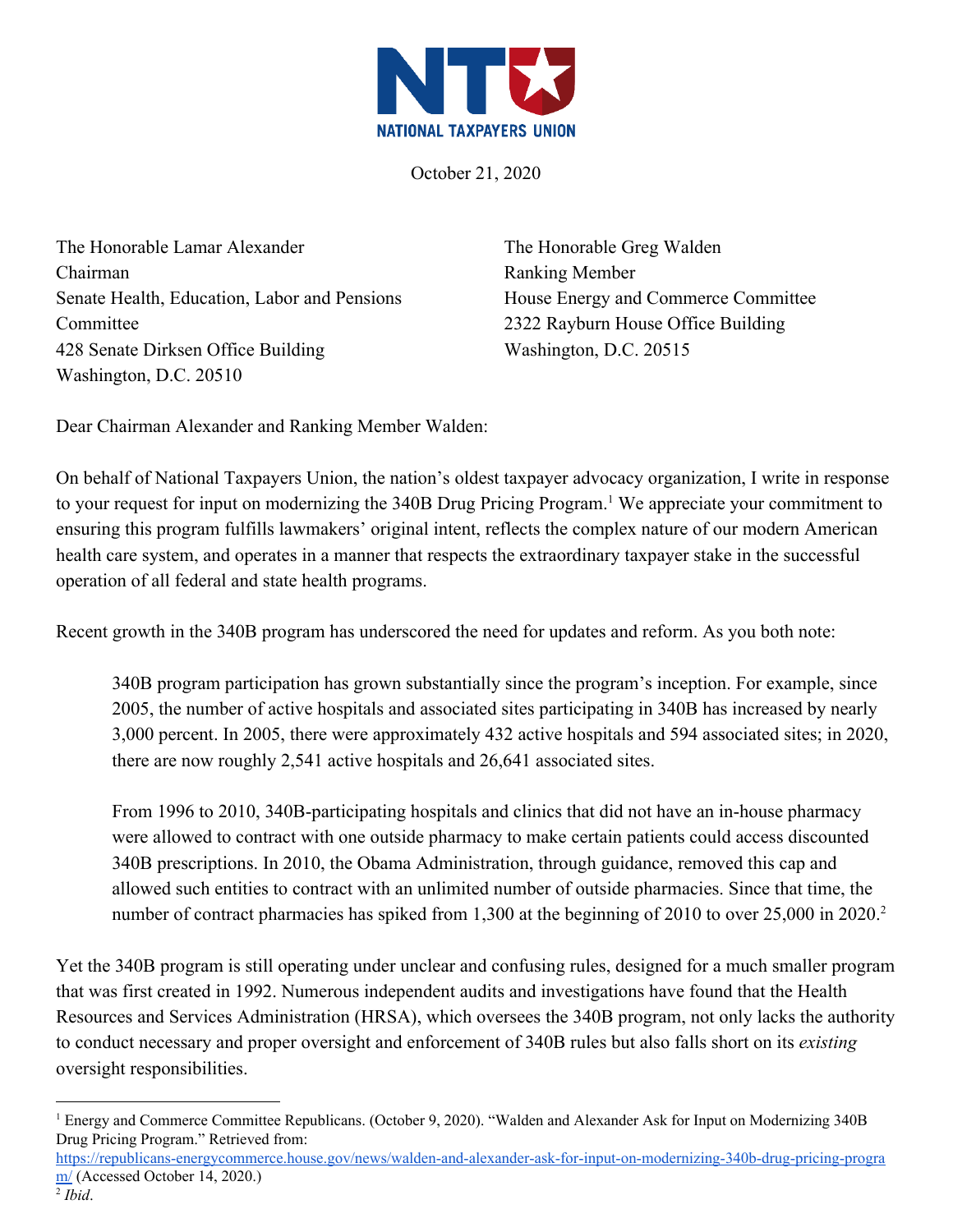For years, NTU has advocated for 340B reform. We will review some of our prior recommendations below, and we stand by them today. However, it is clear that lawmakers can also go above and beyond NTU's recommendations alone, and for that reason we concur in part with recent proposals offered by the nonpartisan Government Accountability Office (GAO), by Energy and Commerce (E&C) Committee Republicans in a 2018 report on the program, and by Rep. Bruce Westerman (R-AR) in his recently-introduced Fair Care Act. We will review these recommendations below as well.

Overall, it is clear that recent growth in the 340B program has presented unique challenges to consumers and taxpayers that Congress can and should remedy. We look forward to sharing our findings and reviewing your recommendations for modernizing the program.

## *NTU's Stake in Prescription Drug Policy*

NTU's advocates and experts have been stakeholders for prescription drug policy for decades. Policymakers in Washington, D.C. and in the states exercise significant leverage over whether a drug is approved or not, how it may be marketed, and (in the case of Medicare, Medicaid, and the 340B program) how that approved and marketed drug is priced. While we seek limited government interference in the development, approval, marketing, and pricing of prescription drugs, NTU works actively with Congress, federal agencies, and state capitals to craft pro-taxpayer, pro-consumer, and market-oriented prescription drug policy.

## *NTU's Prior Recommendations for the 340B Program*

In March 2018, NTU President Pete Sepp and Council for Citizens Against Government Waste (CCAGW) President Thomas Schatz submitted a statement on the 340B program to the Senate Health, Education, Labor, and Pensions (HELP) Committee.<sup>3</sup>

Sepp and Schatz identified several concerns with the program that have been echoed by stakeholders and nonpartisan watchdogs for years:

Due to vague language in the law and unclear regulations, like a well-defined description of what constitutes a 340B patient, this is not happening. CCAGW and NTU believe there is evidence that many hospitals are abusing the 340B program by purchasing the deeply discounted drugs, providing them to patients with health insurance, and boosting their profits by pocketing the substantial difference when reimbursed by the patients' co-pays and insurance. There is also evidence that this practice adversely impacts Medicare.

Even though proponents contend that the program has no cost to taxpayers, waste in 340B payments could certainly contribute to cost-shifting or duplicate payments in other government-funded health programs. All of this impacts taxpayers. Among the recommendations Sepp and Schatz shared with the HELP Committee are:

● Codifying a "**clear definition of a 340B patient**" into law, which "must include that the patient is uninsured and has a low income;"

<sup>&</sup>lt;sup>3</sup> Sepp, Pete. "Perspectives on the 340B Drug Discount Program Hearing." National Taxpayers Union, March 18, 2018. Retrieved from: <https://www.ntu.org/publications/detail/perspectives-on-the-340b-drug-discount-program-hearing>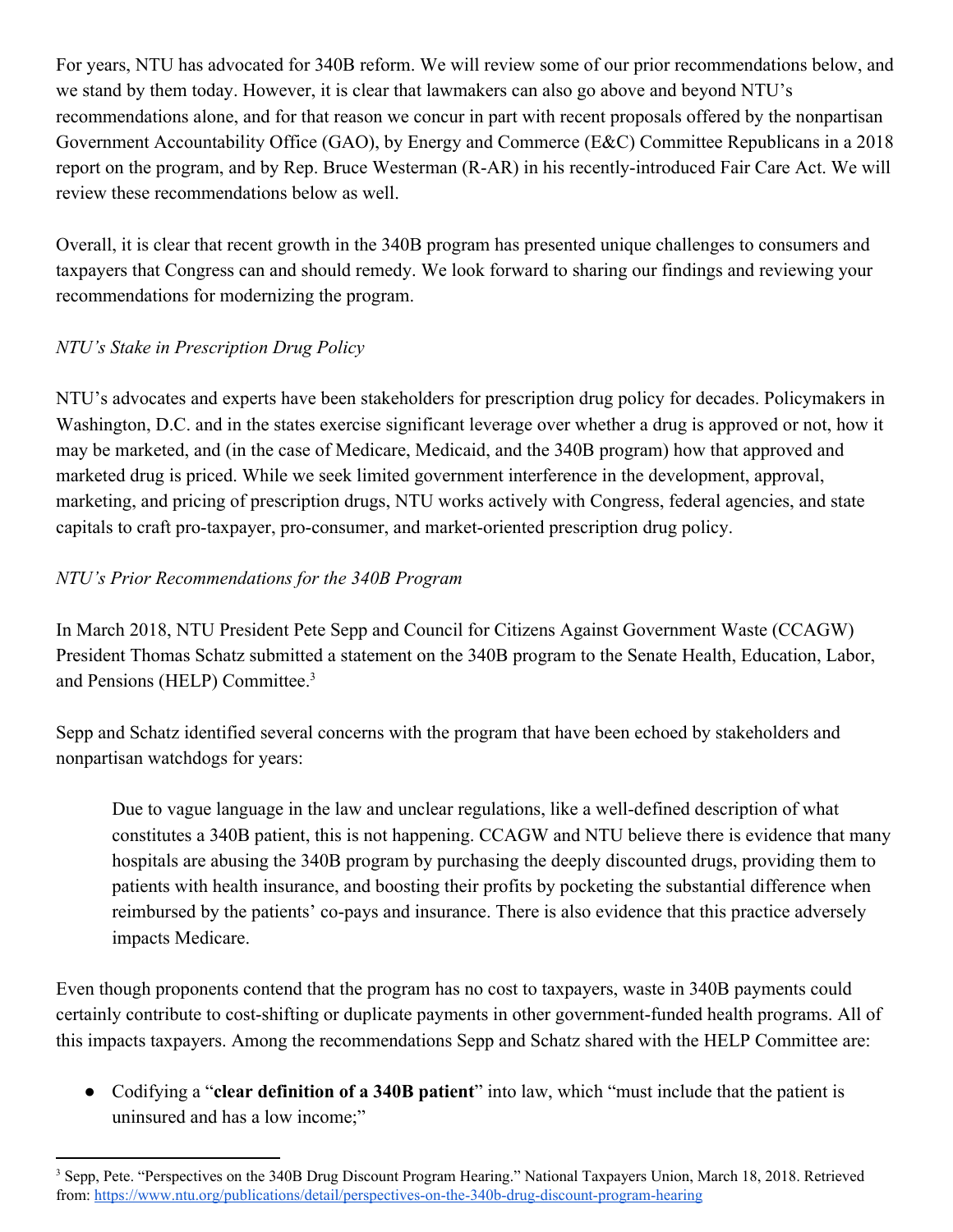- Instituting "**an audit or tracking system for how 340B hospitals utilize their pharmaceutical savings** and make sure it is in line with the law's intent;" and
- **Re-evaluating whether disproportionate share hospitals (DSH) should be automatically eligible for the 340B program**; since the program is meant to help primarily *un*insured Americans, using DSH status, which is based on "the number of days Medicare and Medicaid patients have been in the hospital," to determine 340B eligibility may not make sense. Instead, Sepp and Schatz write, lawmakers should consider having HRSA evaluate eligibility based on "[h]ow much uncompensated care a hospital provides to uninsured, indigent patients [and/or] the financial condition of the hospital."

Also in 2018, NTU endorsed a bipartisan bill from Reps. Larry Bucshon (R-IN) and Scott Peters (D-CA) that "would [put in] place a two year moratorium for new enrollees into the 340B program."<sup>4</sup> The bill, the "340B Protecting Access for the Underserved and Safety-net Entities (PAUSE) Act" (H.R. 4710 in the 115th Congress<sup>5</sup>) would also require the Department of Health and Human Services (HHS) Office of Inspector General (OIG) and the GAO "to conduct a review of operations and costs" in the program.

We stand by our recommendations above and by our endorsement of the 340B PAUSE Act, but valuable information shared by GAO, E&C Republicans, and other stakeholders in the years since these publications point the way toward further reforms and adjustments to the 340B program.

## *More Recent Information on the 340B Program*

GAO released two important reports on the 340B program around 10 months ago. One concerns hospital eligibility to participate in 340B,<sup>6</sup> while the other concerns duplicate discounts - when manufacturers pay both the Medicaid Drug Rebate Program (MDRP) discount and a 340B program discount on the same drug.<sup>7</sup> While all nine recommendations GAO made across the two reports were directed to either the Administrator of HRSA or the Administrator of the Centers for Medicare and Medicaid Services (CMS), the open status for seven of nine recommendations as of summer 2020 (and HHS disagreements with three of those seven remaining recommendations) points to the need for Congress to step in and apply the explicit instructions, timeline, and - if necessary -- resources necessary for HHS to expeditiously address GAO's concerns.

To address hospital ineligibility,<sup>8</sup> Congress should:

<sup>5</sup> Congress.gov. (Introduced December 21, 2017). "H.R.4710 - 340B PAUSE Act." Retrieved from: <https://www.congress.gov/bill/115th-congress/house-bill/4710> (Accessed October 14, 2020.)

<sup>4</sup> Arnold, Brandon. "NTU Endorses Bill to Fix the 340B Drug Discount Program." National Taxpayers Union, July 9, 2018. Retrieved from: <https://www.ntu.org/publications/detail/ntu-endorses-bill-to-fix-the-340b-drug-discount-program>

<sup>6</sup> Government Accountability Office. (December 2019). "340B DRUG DISCOUNT PROGRAM: Increased Oversight Needed to Ensure Nongovernmental Hospitals Meet Eligibility Requirements." GAO-20-108. Retrieved from: <https://www.gao.gov/assets/710/703128.pdf> (Accessed October 14, 2020.)

<sup>7</sup> Government Accountability Office. (January 2020). "340B DRUG DISCOUNT PROGRAM: Oversight of the Intersection with the Medicaid Drug Rebate Program Needs Improvement." GAO-20-212. Retrieved from: <https://www.gao.gov/assets/710/703966.pdf> (Accessed October 14, 2020.)

<sup>&</sup>lt;sup>8</sup> All references in the subsequent bullet points on hospital ineligibility are sourced from: Government Accountability Office. (December 2019). "340B DRUG DISCOUNT PROGRAM: Increased Oversight Needed to Ensure Nongovernmental Hospitals Meet Eligibility Requirements." GAO-20-108. Retrieved from: <https://www.gao.gov/assets/710/703128.pdf> (Accessed October 14, 2020.)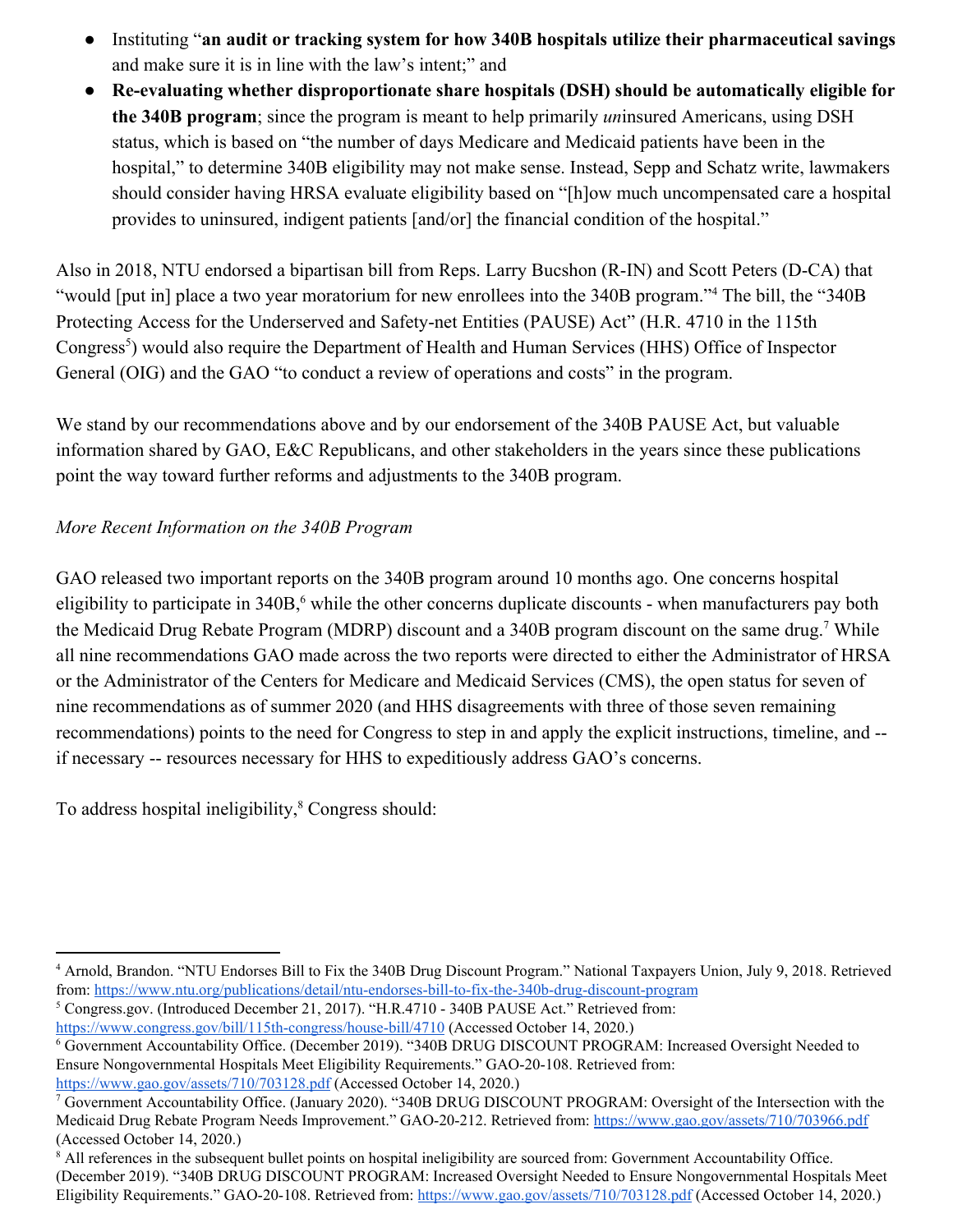- **Require HRSA to conduct an evaluation of "the reliability of the data for verifying nonprofit status" of 340B hospitals, and to report their findings to the HELP and E&C committees (and to the public) within a specified timeframe.** GAO wrote that HRSA is satisfied with the reliability of its information "because hospital administrators attest to its accuracy," but GAO also noted in its report that "HRSA uses Medicare cost report data from CMS to determine whether hospitals are nonprofit, but these data may not be sufficiently reliable for this purpose." Any evaluation Congress requires HRSA to conduct should, at minimum, seek to examine and address GAO concerns that relying on self-reported Medicare cost report data may create "a risk that for-profit hospitals could receive discounted pricing for which they are not eligible."
- **● Require HRSA to verify that all nongovernmental hospitals participating in 340B have a contract with a state and local government, and require HRSA to implement a permanent system to re-verify contract status at least once per year.** This is the only one of six GAO recommendations that HHS did not agree with, but GAO's counterargument to HHS is compelling: "HRSA already requires hospitals to maintain copies of their state or local government contracts. Therefore, it is unclear how implementing a process to verify the existence of those contracts would represent a significant burden." We also believe it is prudent to continually verify the existence of state and local contracts with 340B-eligible providers, and believe re-verification should occur at least once annually. HRSA could conduct these re-verification checks all at once or on a rolling basis, depending on the agency's capacity and preference. If HRSA insists that additional resources are absolutely necessary to conduct these checks, Congress could consider appropriating redirected or new funds for this explicit purpose.
- **● Require HRSA to issue more specific guidance to 340B program auditors on ensuring provider contracts with state and local governments stipulate "the provision of health care services to low-income individuals."** GAO left this recommendation to HRSA open because, while HRSA updated its audit guidance their documents "do not contain any specific guidance on how auditors are to evaluate whether contracts require these services." It is clear that more specific guidance is necessary, and Congress should step in and require this of HRSA within a specified timeframe.
- **● Prohibit HRSA from accepting "retroactive contract documentation" from participating providers, and strengthen sanctions for providers that lack a contract with a state or local government as required by the program.** GAO noted that HRSA *must* "show that it has ceased accepting retroactive contract documentation." This troubling trend -- allowing a provider to correct for the lack of a contract with a state and local government after the provider has been determined not to have one -- "effectively allows hospitals to avoid audit findings," according to GAO. Congress could explicitly prohibit HRSA from allowing a provider to avoid adverse audit findings or program sanctions by merely "accepting new contracts that are retroactive." Hand in hand with that recommendation, in GAO's estimation, is applying "consistent and appropriate consequences when auditors find that nongovernmental hospitals did not have contracts in effect prior to the beginning of their audit periods." We defer to Congress and the HRSA on the proper consequences. Although NTU is sensitive to the need for the cautious exercise of sanction and enforcement powers with any federal agency -- and appropriate safeguards/appeal mechanisms -- it is clear that this area of program administration needs strengthening.

To address duplicate discounts, Congress should:<sup>9</sup>

<sup>9</sup> All references in the subsequent bullet points on hospital ineligibility are sourced from: Government Accountability Office. (January 2020). "340B DRUG DISCOUNT PROGRAM: Oversight of the Intersection with the Medicaid Drug Rebate Program Needs Improvement." GAO-20-212. Retrieved from: <https://www.gao.gov/assets/710/703966.pdf> (Accessed October 14, 2020.)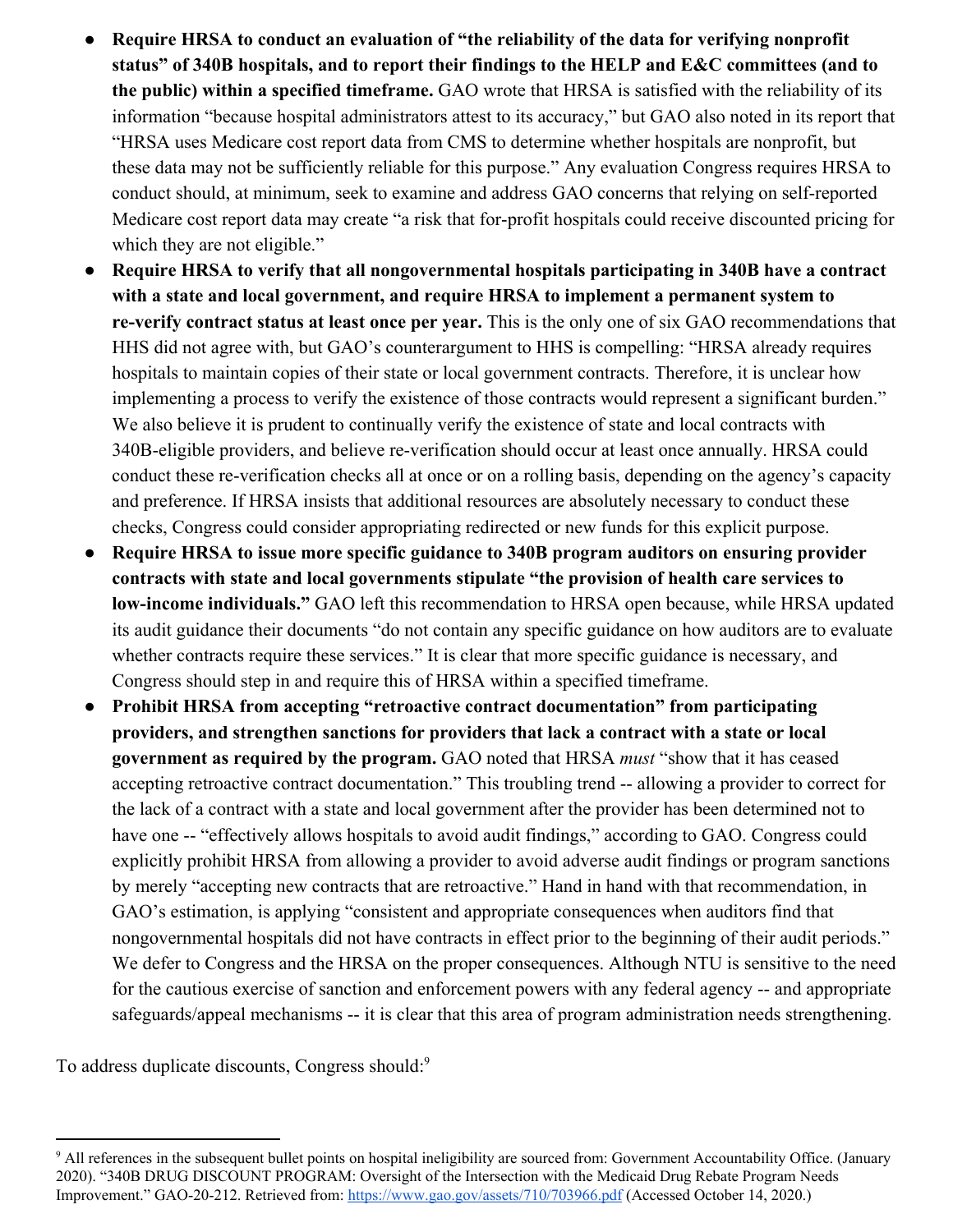- **● Authorize HRSA to promulgate regulations aimed at preventing duplicate discounts for 340B providers.** GAO recommended that HRSA "incorporate assessments of covered entities' compliance with state Medicaid programs' policies and procedures regarding the use and identification of 340B drugs into its audit process," but HHS responded that HRSA "does not have regulatory authority related to the prevention of duplicate discounts for covered entities" even though they have requested such authority. Congress should answer HRSA's call and provide the agency with requested regulatory authority. Lawmakers should also require HRSA to promulgate regulations within a specified timeframe, and conduct oversight to ensure HRSA regulations are consistent with Congressional intent. If HRSA insists that additional resources are absolutely necessary to promulgate and enforce these new regulations, Congress could consider appropriating new or redirected funds for this explicit purpose.
- **● Require HRSA to issue guidance on avoiding duplicate discounts directed to Medicaid managed care providers (and not just Medicaid fee-for-service [FFS] providers), and require HRSA to both collect information on Medicaid managed care claims and urge providers to work with manufacturers on repayment in the case of duplicate discounts.** HHS disagreed with this GAO recommendation because "HRSA does not have guidance for covered entities related to Medicaid managed care claims." This is a gaping hole in HRSA oversight; "[a]ccording to analysis from the Medicaid and CHIP Payment and Access Commission [MACPAC], in fiscal year 2018, 61 percent of Medicaid gross spending for drugs and 71 percent of Medicaid drug prescriptions were in managed care." HRSA should have guidance for providers related to Medicaid managed care claims, and it appears Congress will need to explicitly instruct HRSA to issue such guidance. Congress should go two steps further: it should 1) require HRSA to collect information on Medicaid managed care claims as they pertain to the 340B program;<sup>10</sup> and 2) require HRSA to work with Medicaid managed care providers on repayment to manufacturers when HRSA or a state has certified that a managed care provider received a duplicate discount.

Recent HRSA audit data indicates that duplicate discounts continue to be a significant problem in the 340B program. Of 152 providers subject to program integrity audits from HRSA in fiscal year (FY) 2020, 17 (or 11 percent) received duplicate discounts and were instructed to repay manufacturers.<sup>11</sup> Of 199 providers subject to program integrity audits in FY 2019, 23 (or 15 percent) received duplicate discounts and were instructed to repay manufacturers.<sup>12</sup>

NTU also concurs with the following recommendations from E&C Republicans' 2018 report on the 340B program:<sup>13</sup>

<sup>&</sup>lt;sup>10</sup> Congress could require Medicaid managed care providers to register with the Medicaid Exclusion File (MEF) when they "carve in 340B drugs for Medicaid managed care." Currently the MEF is only used for Medicaid FFS claims. If this option is untenable, Congress could instead require HRSA to certify that the 13 states that use the MEF "exclusively to identify and exclude Medicaid managed care drugs" have an additional, non-MEF process in place for verifying Medicaid managed care claims data.

<sup>11</sup> Health Resources & Services Administration. (Updated September 15, 2020). "Program Integrity: FY20 Audit Results." Retrieved from: <https://www.hrsa.gov/opa/program-integrity/audit-results/fy-20-results> (Accessed October 14, 2020.)

<sup>&</sup>lt;sup>12</sup> Health Resources & Services Administration. (Updated September 15, 2020). "Program Integrity: FY19 Audit Results." Retrieved from: <https://www.hrsa.gov/opa/program-integrity/audit-results/fy-19-results> (Accessed October 14, 2020.)

<sup>&</sup>lt;sup>13</sup> Energy and Commerce Committee Republicans. (January 10, 2018). "Review of the 340B Drug Pricing Program." Retrieved from: https://republicans-energycommerce.house.gov/wp-content/uploads/2018/01/20180110Review of the 340B Drug Pricing Program. [pdf](https://republicans-energycommerce.house.gov/wp-content/uploads/2018/01/20180110Review_of_the_340B_Drug_Pricing_Program.pdf) (Accessed October 14, 2020.)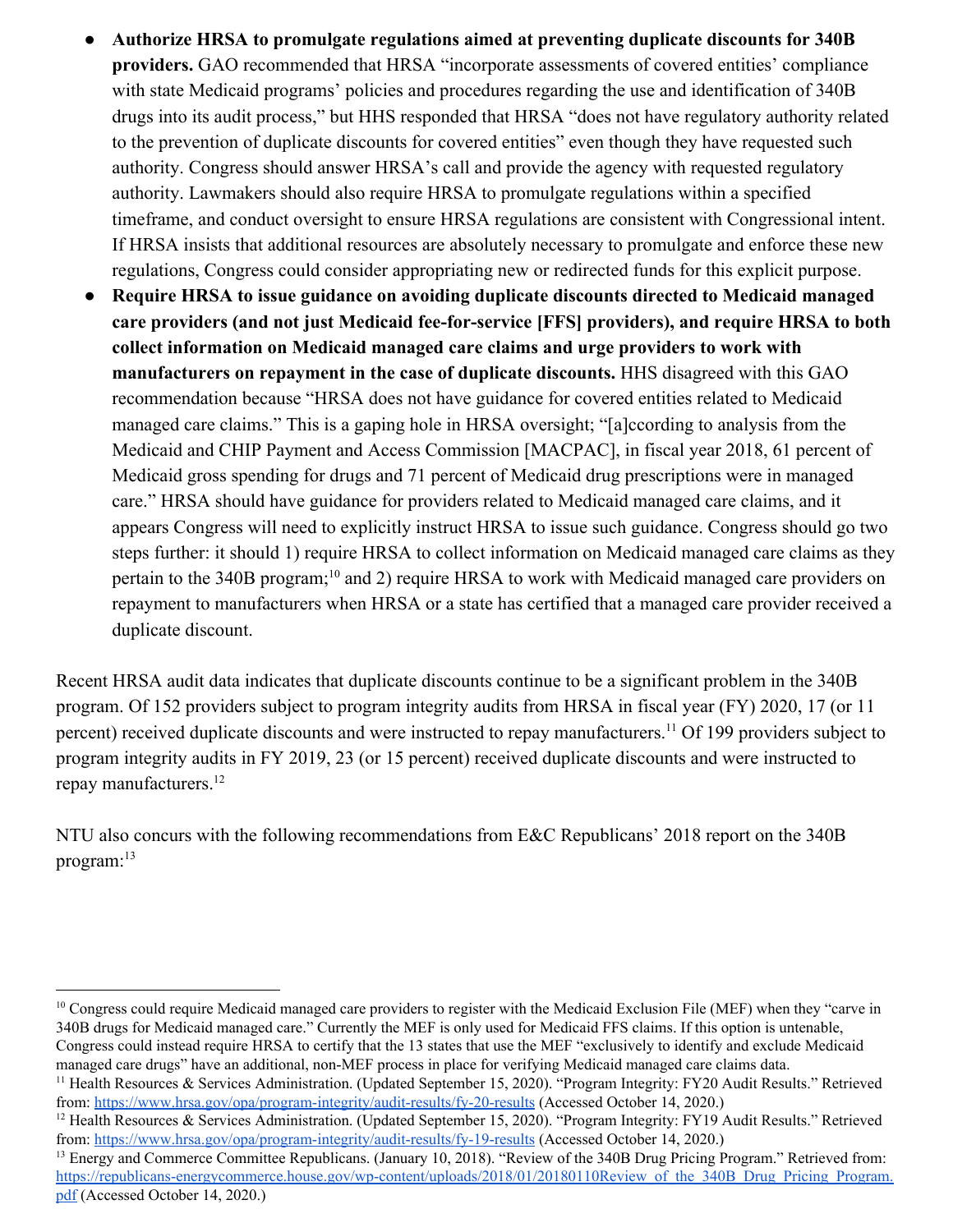- "**Congress should give HRSA sufficient regulatory authority to adequately administer and oversee the 340B program**, including the ability to improve program integrity, clarify program requirements, monitor and track program use, and ensure that low-income and uninsured patients directly benefit from the 340B program." (This broad point overlaps with several of the recommendations that stem from the GAO reports above.)
- "**Congress should establish a mechanism to monitor the level of charity care provided by covered entities**. This should include a clear definition of charity care such that the data can be used to fairly compare care provided across entities." (If properly calibrated to reflect administrability and paperwork burden concerns, this dovetails well with the first two recommendations Sepp and Schatz shared with the HELP Committee in  $2018.<sup>14</sup>$ )
- "**Congress should equip HRSA with more resources and staff** to conduct more rigorous oversight and more effective management of the 340B program." (As noted above, we believe that any additional appropriations from Congress to HRSA should come with explicit instructions for how to use the funds, which would preferably come from redirected resources; a generic increase in authorization levels or appropriations will not suffice.)

We also believe Congress should enact into law two provisions concerning the 340B program in Rep. Bruce Westerman's Fair Care Act:

- Section 329: "This section requires participating 340B entities to **report to HHS the number of individuals dispensed drugs under this program**, whether they belong to Medicare, Medicaid or other insurance, the total costs incurred and reimbursements received. This data will be made public on the HHS website and the OIG, GAO and Comptroller General will provide subsequent reports based on the data."<sup>15</sup> (While the HHS OIG and GAO have conducted excellent research on deficiencies in the 340B program, these analyses are often more qualitative than quantitative. Hard data are necessary to determine whether more significant reforms to the program are needed.)
- Section 330: This section "require<sup>[s]</sup> participating 340B entities to **report to HHS the low-income utilization rates of specific outpatient hospital services**. Additionally, the Health Resource Services Administration (HRSA) will provide a report based on the data."<sup>16</sup> (This dovetails well with  $E&C$ Committee's 2018 recommendation to "monitor the level of charity care provided by covered entities.")

Lastly, we believe Congress can take steps in some manner to help **resolve the ongoing disputes between manufacturers and 340B providers over contract pharmacies**. For example, two manufacturers recently announced they have "restrict[ed] sales of drugs discounted under the 340B program to contract pharmacies, escalating a war with hospitals."<sup>17</sup>

 $14$  1) Codifying a "clear definition of a 340B patient" into law, which "must include that the patient is uninsured and has a low income," and 2) Instituting "an audit or tracking system for how 340B hospitals utilize their pharmaceutical savings and make sure it is in line with the law's intent." See: Sepp, Pete. "Perspectives on the 340B Drug Discount Program Hearing." National Taxpayers Union, March 18, 2018. Retrieved from:

<https://www.ntu.org/publications/detail/perspectives-on-the-340b-drug-discount-program-hearing>

<sup>&</sup>lt;sup>15</sup> Congressman Bruce Westerman. (October 2020). "Title, Subtitle and Section Summary for The Fair Care Act of 2020." Retrieved from: <https://westerman.house.gov/sites/westerman.house.gov/files/The%20Fair%20Care%20Act%20Section%20Summary.pdf> (Accessed October 14, 2020.)

<sup>16</sup> *Ibid*.

<sup>17</sup> King, Robert. "Eli Lilly to halt sales of 340B drugs to contract pharmacies with exception of insulin." *Fierce Healthcare*. September 2, 2020. Retrieved from:

<https://www.fiercehealthcare.com/hospitals/eli-lilly-to-halt-sales-340b-drugs-to-contract-pharmacies-exception-insulin> (Accessed October 14, 2020.)